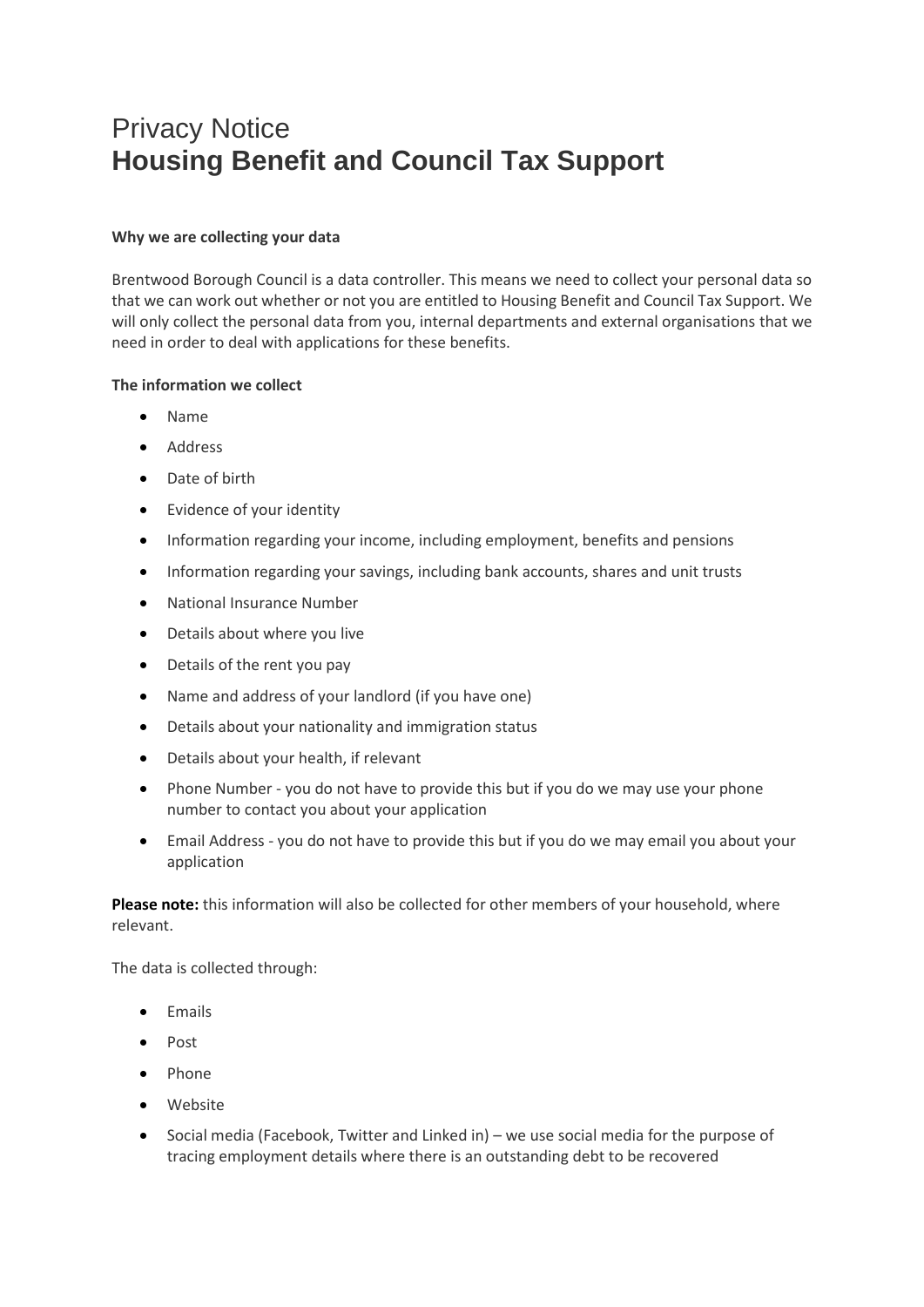### **The basis for the processing**

We do this as a task carried out under a legal obligation and public interest. Housing Benefit and Council Tax Support assessments are made using regulations laid down by the Government. We will not be able to assess any entitlement without the personal data you provide us with.

The relevant legislation is The Local Government Finance Act 1992, The Council Tax Reduction Schemes Regulations 2013.

### **Who we share your information with**

Your information will initially be administered by the Council's Revenues & Benefits Service. However, we do share your information with other bodies. That means that we may contact people like your landlord, your employer or your pension provider in order to confirm information that you have given us if you are unable to provide the proof yourself. We will only give them information about you which is relevant to the query. If you do not want us to contact third parties, we may be unable to assess your claim.

We have a legal obligation to share your information with the Department for Work and Pensions for statistical analysis, policy formulation and the prevention of fraud and error. We also have a public interest reason, which is supported by legislation, to share your data with the Cabinet Office (National Fraud Initiative), Her Majesty's Revenues and Customs, Vigilant Apps Limited, Mag:Net Solutions Limited, Equifax Ltd, Rossendales Ltd, Newlyn PLC, Phoenix Commercial Collections Ltd, oneSource, Reventus, Rundles or Hambury Tilmond for the purpose of preventing and detecting fraud and error.

We will never sell your data. However, we may share some of your personal information with third parties to:

- pursue people or companies who owe us money. We may share your information with debt collection agencies.
- help business partners, suppliers and sub-contractors to deliver any contract we enter with them for you.
- help us if we are need additional professional or legal advice on a matter relating to you.
- help prevent fraud. We may share your information with credit reference agencies and other companies for use in credit decisions. Credit agencies may record these searches, but that will not affect your credit standing.
- to improve and optimise the performance of our websites and social media accounts. Analytics and search engine providers that we use can collect your data when you interact with us online. However, they will aggregate and anonymise the information, meaning we can't identify any individual personally.
- work out if a grant we have spent was successful in achieving its aims. This could be funding from a Government or a grant from a local, regional or national organisation such as Sport England and National/Heritage Lottery Fund. However, they will aggregate and anonymise the information, meaning we can't identify any individual personally.